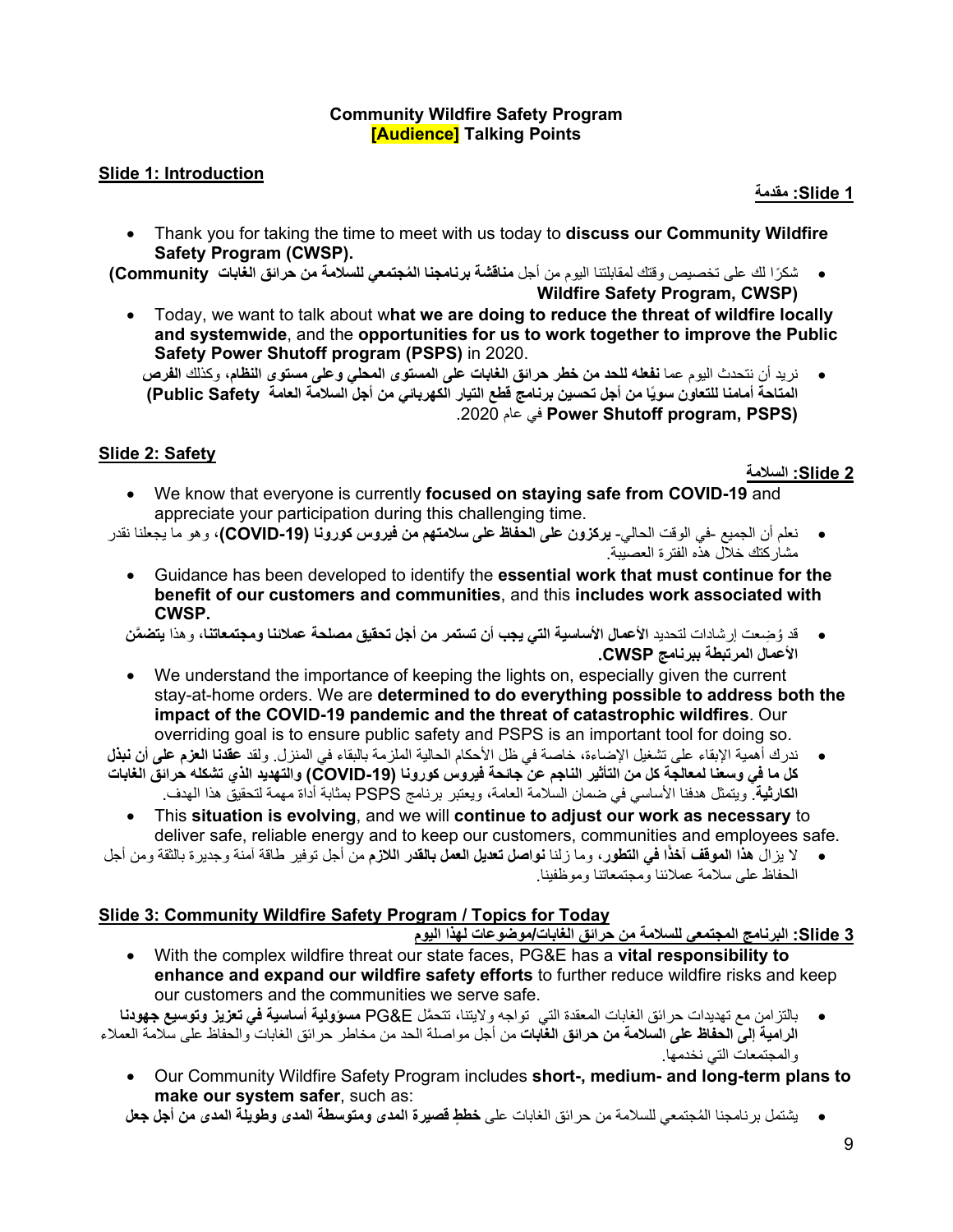<mark>نظامنا أكثر أمانًا،</mark> مثل:

- o Making **Public Safety Power Shutoff (PSPS) events smaller in size, shorter in length and smarter** for our customers
- o تقلیص **حجم إجراءات قطع التیار الكھربائي من أجل السلامة العامة ( PSPS (ً وفترات انقطاعھا وجعلھا أكثر ذكاء** لعملائنا
	- o Installing **new grid technology**
	- **َّة جدیدة َّة شبكی** o تركیب **تقنی** o **Hardening the electric system** o **تقویة النظام الكھربائي**
	- o **Performing enhanced vegetation management** 
		- o **الارتقاء بإدارة نمو النباتات**
- We all rely on electricity for everyday life and we want to **work together with our customers** on solutions that can **prevent wildfires and keep our communities safe.**
- ًا نعتمد على الطاقة الكھربائیة في حیاتنا الیومیة، ونرغب **في التعاون مع عملائنا** من أجل إیجاد حلول قادرة على **منع**  نحن جمیع **حرائق الغابات والحفاظ على سلامة مجتمعاتنا.**

## **Slide 4: PG&E's Electric System**

## **4 Slide: النظام الكھربائي لدى E&PG**

## **Slide 5: Wildfire Risks Across PG&E's Service Territory**

- **5 Slide: مخاطر حرائق الغابات عبر أنحاء المنطقة التي تخدمھا E&PG**
- **High temperatures, extreme dryness and record-high** winds have created conditions in our state where **any spark at the wrong time and place can lead to a major wildfire.**
- ي our state where **any spark at the wrong time and place can lead to a major whame.**<br>• إن ارتفاع درجات الحرارة والجفاف الشديد والرياح الشديدة قياسيًّا قد خلقت ظروفًا في ولايتنا تجعل من أي شرارة تحدث في **فث**ا<br>اللحظة الخاطئة والمكان الخاطئ سببًا كافيًا لنشوب حريق هائل في الغابات. **ف**
	- **More than half of the area** where our customers live and work is **at high risk for wildfires**. • **یتعرض أكثر من نصف مساحة المنطقة** التي یعیش ویعمل فیھا عملاؤنا **لمخاطر شدیدة بحدوث حرائق الغابات** .
	- With the **increased wildfire threat** our state faces, PG&E is **enhancing and expanding our efforts to reduce wildfire risks and keep our customers and communities safe.**
	- بالتزامن مع تفاقم **تھدیدات حرائق الغابات** التي تواجھھا ولایتنا، تعمل E&PG **على تعزیز وتوسیع نطاق جھودنا المبذولة من أجل الحد من مخاطر حرائق الغابات والحفاظ على سلامة عملائنا ومجتمعاتنا .**

# **Slide 6: What Is A Public Safety Power Shutoff?**

**6 Slide: ما المقصود بقطع التیار الكھربائي من أجل السلامة العامة؟**

# **Slide 7: What Is A Public Safety Power Shutoff? (PSPS)**

**7 Slide: ما المقصود بقطع التیار الكھربائي من أجل السلامة العامة؟ (PSPS (**

- **If severe weather threatens a portion of the electric system**, it may be necessary for PG&E to **turn off electricity in the interest of public safety**. This is called a Public Safety Power Shutoff.
	- **إذا كانت ً ظروف الطقس الشدیدة تھدد جزءا من النظام الكھربائي**، فقد یكون من الضروري أن تقوم E&PG **بقطع التیار**  ا**لكهربائ***ي* **من اجل الحفاظ على السلامة العامة**. وهذا ما يُطلق عليه "قطع النيار الكهربائي من أجل السلامة العامة".
- This year, PG&E is **improving our PSPS program** by making events **smaller in size, shorter in length and smarter for our customers**.
- تعمل E&PG ھذا العام **على الارتقاء ببرنامج PSPS** من خلال جعل حالات قطع التیار **على نطاق أضیق ولفترات أقصر وبأسلوب أكثر ذكاء من أجل عملائنا**.
- The sole purpose of a PSPS is to **reduce the risk of major wildfires during severe weather**.
	- یھدف الغرض الوحید من برنامج PSPS إلى **الحد من مخاطر حرائق الغابات الھائلة أثناء الظروف الجویة الشدیدة**.
- With **more than half of the area where our customers live and work now at high risk for wildfires**, PSPS is an important tool for keeping customers and communities safe.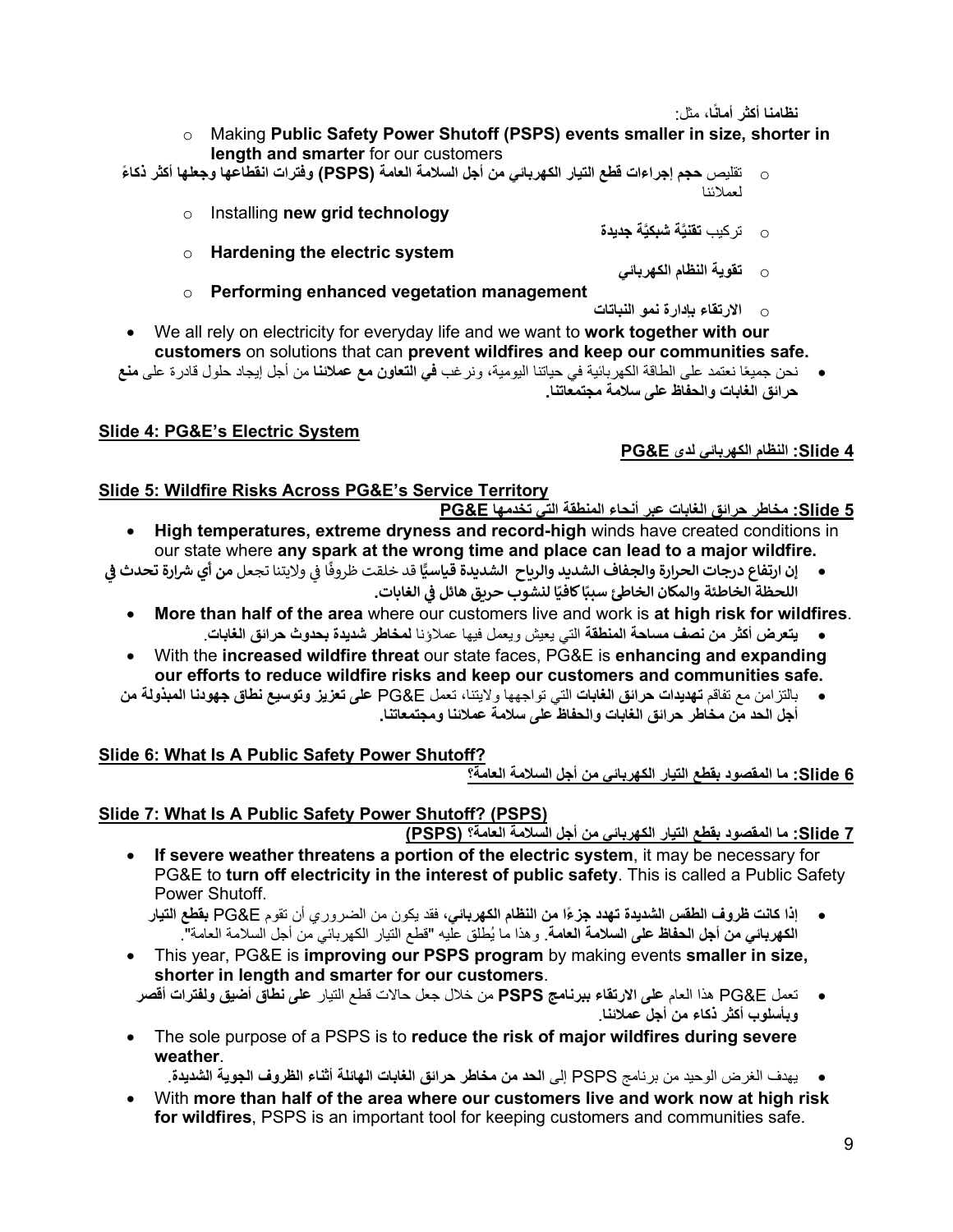- ً نظرا **لأن أكثر من نصف المنطقة التي یعیش ویعمل فیھا عملاؤنا الآن تتعرض لمخاطر حرائق الغابات**، فإن برنامج PSPS یعد أداة مھمة للحفاظ على سلامة العملاء والمجتمعات .
	- We know that turning off power can **prevent wildfires, but also disrupts lives** and can include its own risks, particularly for those who need power for medical equipment.
		- نعلم أن قطع التیار الكھربائي قد **ً یمنع حرائق الغابات، ولكنھ أیضا یعطل حیاة الناس** َّ وقد یتضمن مخاطره الخاصة، خا صة َّ للأشخاص الذین یحتاجون إلى الطاقة الكھربائیة من أجل تشغیل المعدات الطبیة.
	- That is why our **work this year is focused on reducing the impacts on our customers** without compromising safety.
		- **ُركز عملنا ھذا العام على الحد من تضرر عملائنا من ذلك** دون التھاون في تحقیق السلامة. لھذا السبب، **ی**

## **Slide 8: What Weather Could Lead to a PSPS?**

#### **8 Slide: ما ھي الظروف الجویة التي قد تؤدي إلى قطع التیار من أجل السلامة العامة (PSPS(؟**

- We carefully **review a combination of many criteria** when determining if power should be turned off for safety.
- نعمل **بمنتھى الحرص على مراجعة مجموعة من المعاییر** عند تحدید مدى ضرورة قطع التیار الكھربائي للحفاظ على السلامة. • While **no single factor** drives a PSPS event, these factors generally include:
- على الرغم من أنھ لا یوجد **عامل واحد منفرد** یدفعنا إلى قطع التیار من أجل السلامة العامة (PSPS(، إلا أن ھذه العوامل تتضمن بشكل عام ما یلي:
	- o **A Red Flag Warning**
	- o **Low humidity levels** o **انخفاض مستویات الرطوبة**
	- o **Forecasted sustained winds**
	- o **Condition of dry fuel on the ground**
	- o **On-the-ground, real-time observations**
- o **ظروف وجود وقود جاف على الأرض** 
	- o **الملاحظات المیدانیة لحظة الحدوث**

## **Slide 9: How Are We Improving For This Year?**

## **9 Slide: ما ھي أوجھ التحسین التي نقوم بھا ھذا العام؟**

o **رایات التحذیر الحمراء** 

o **تنبؤات الریاح المستمرة** 

- We are **listening to our customers about how we can do better** by taking feedback and acting on what we hear. This year, we are focused on making PSPS events:
- ننصت إلى آراء عملائنا حول كيفية أداء عملنا بشكل أفضل من خلال جمع التعليقات والتصرف بناءً على ما نسمعه. ونركز هذا العام ع� جعل حالات تطبيق برنامج PSPS:
	- o **Smaller in size:** We are **upgrading our electric system** to prevent wildfires and reduce the size of PSPS events by one-third compared to 2019.
	- **ًا :** نعمل **على تحسین نظامنا الكھربائي** لمنع حرائق الغابات وتقلیص حجم تطبیق برنامج PSPS o **أضیق نطاق** بنسبة الثلث مقارنة بعام .2019
		- o **Shorter in length:** We are seeking to **cut restoration times in half** compared to 2019 so that we restore power within 12 daylight hours after severe weather has passed**.**
	- **ّة أقصر :** نسعى إلى **تقلیص أوقات الاستعادة إلى نصف** ما كانت علیھ عام ،2019 حتى یمكننا استعادة o **لفترات زمنی** الطاقة خلال 12 ً ساعة نھارا بعد مرور الظروف الجویة القاسیة **.** 
		- o **Smarter for customers:** We are **refining our weather models** and **providing better information and resources** to customers and communities.
		- o **ً أكثر ذكاء بالنسبة إلى العملاء :** نعمل على **تحسین نماذج الطقس لدینا** و**توفیر موارد ومعلومات أفضل** لعملائنا ومجتمعاتنا.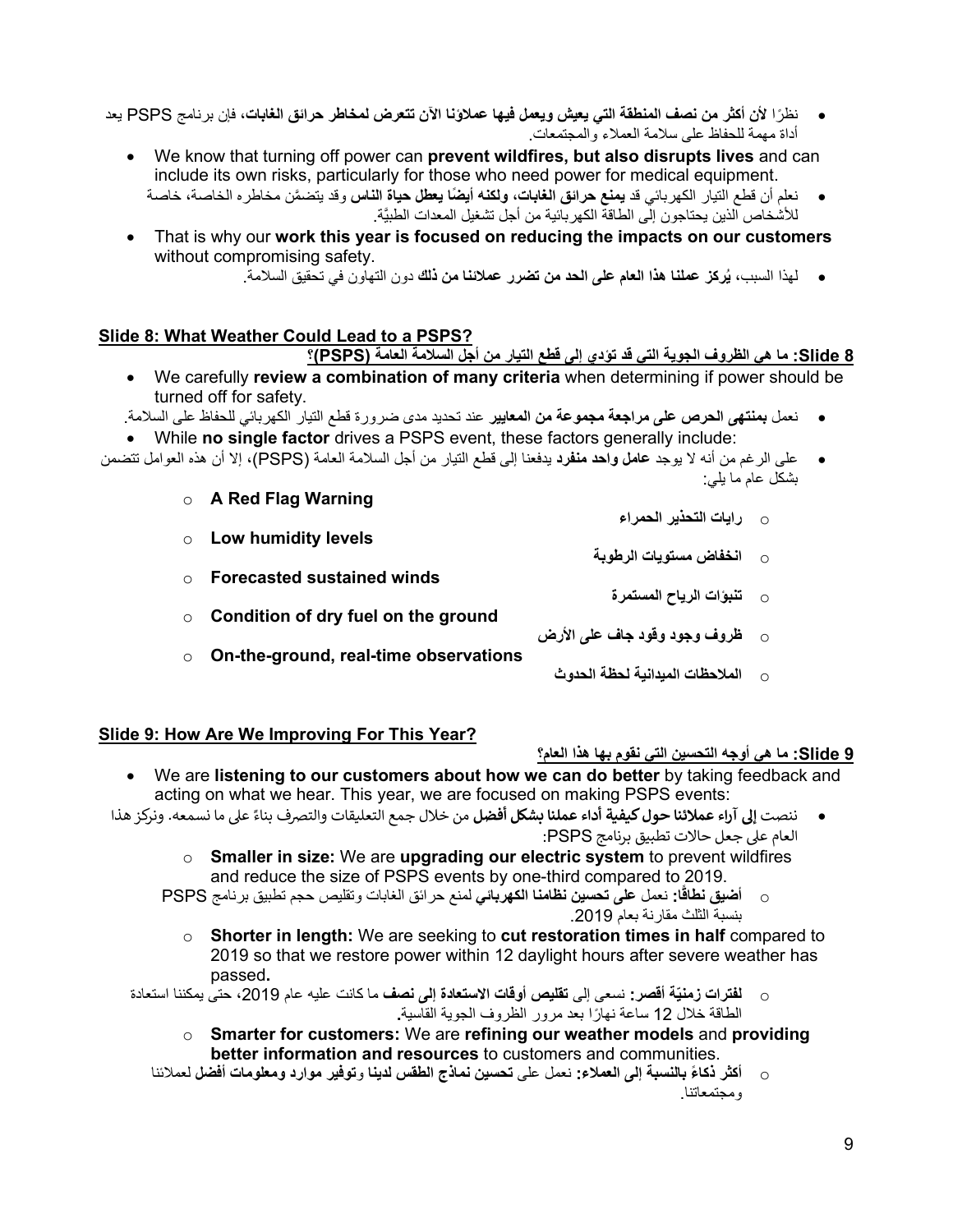## **Slide 10: How Are We Improving For This Year? (cont.)**

## **10 Slide: ما ھي أوجھ التحسین التي نقوم بھا ھذا العام؟ (یتبع)**

• Smaller in size:

- ًا : أضیق نطاق
- o **Installing more than 600 devices capable of re-directing power** and limiting the size of outages so fewer communities are without power.
- o **تركیب أكثر من 600 جھاز قادر على إعادة توجیھ الطاقة** وتقلیص حجم الانقطاعات بحیث تقتصر في عدد أقل من المجتمعات.
	- o **Installing microgrids that use generators to keep the lights on** for whole communities.
	- o **تركیب شبكات صغیرة تستعین بمولدات للحفاظ على الإنارة** للمجتمعات بأكملھا. o Conducting **targeted undergrounding** as part of system hardening.
		- o إجراء **أعمال مستھدفة تحت الأرض** كجزء من تقویة النظام.

## **Slide 11: How Are We Improving For This Year? (cont.)**

## **11 Slide: ما ھي أوجھ التحسین التي نقوم بھا ھذا العام؟ (یتبع )**

• Shorter in duration:

- لفترات أقصر :
- o Adding **more field crews** to speed inspection of lines
- o إضافة **المزید من الطواقم المیدانیة** لتسریع عملیات فحص الخطوط o Expanding **helicopter fleet** from 35 to 65 for aerial line inspections o توسیع **أسطول الطائرات المروحیة** من 35 إلى 65 من أجل فحص الخطوط من الھواء
- o Commissioning two new **airplanes** for aerial line inspections
	- o تكلیف **طائرتین** جدیدتین لإجراء عملیات فحص الخطوط من الھواء
- o Utilizing **infrared equipment** to inspect at night
	- ً o استخدام **معدات الأشعة تحت الحمراء** لإجراء الفحص لیلا

## **Slide 12: How Are We Improving For This Year? (cont.)**

**12 Slide: ما ھي أوجھ التحسین التي نقوم بھا ھذا العام؟ (یتبع )** 

• Smarter for customers:

- ً أكثر ذكاء بالنسبة إلى العملاء:
- o Provide more accurate/timely communications and additional resources:
	- o توفیر مراسلات أكثر دقة/ في الوقت المناسب وموارد إضافیة :
	- **Enhancing meteorology technology** to pinpoint severe weather
		- تعزیز **تقنیة الأرصاد الجویة** للتعرف على الظروف الجویة القاسیة
	- Bolstering **website capacity**
- تعزیز **سعة الموقع الإلكتروني**
- Improving **customer alerts** and notifications تحسین **التنبیھات** والإشعارات المقدمة للعملاء
- Upgrading **Community Resource Centers**
	- ترقیة **مراكز الموارد المجتمعیة**
- **Improving coordination** with local agencies and critical service providers **تحسین سبل التعاون مع** الوكالات المحلیة ومقدمي الخدمات الحیویة
- o Deliver more assistance before, during and after a PSPS event:
	- o تقدیم المزید من المساعدة قبل إجراء PSPS وأثناءه وبعده :
	- Working with the **California Foundation for Independent Living Centers**  and other **Community Based Organizations** to support vulnerable customers

 العمل مع **مؤسسة كالیفورنیا لمراكز المعیشة المستقلة** وغیرھا من **المؤسسات المجتمعیة** لدعم العملاء الضعفاء

Making it **easier for eligible customers to join and stay in the Medical**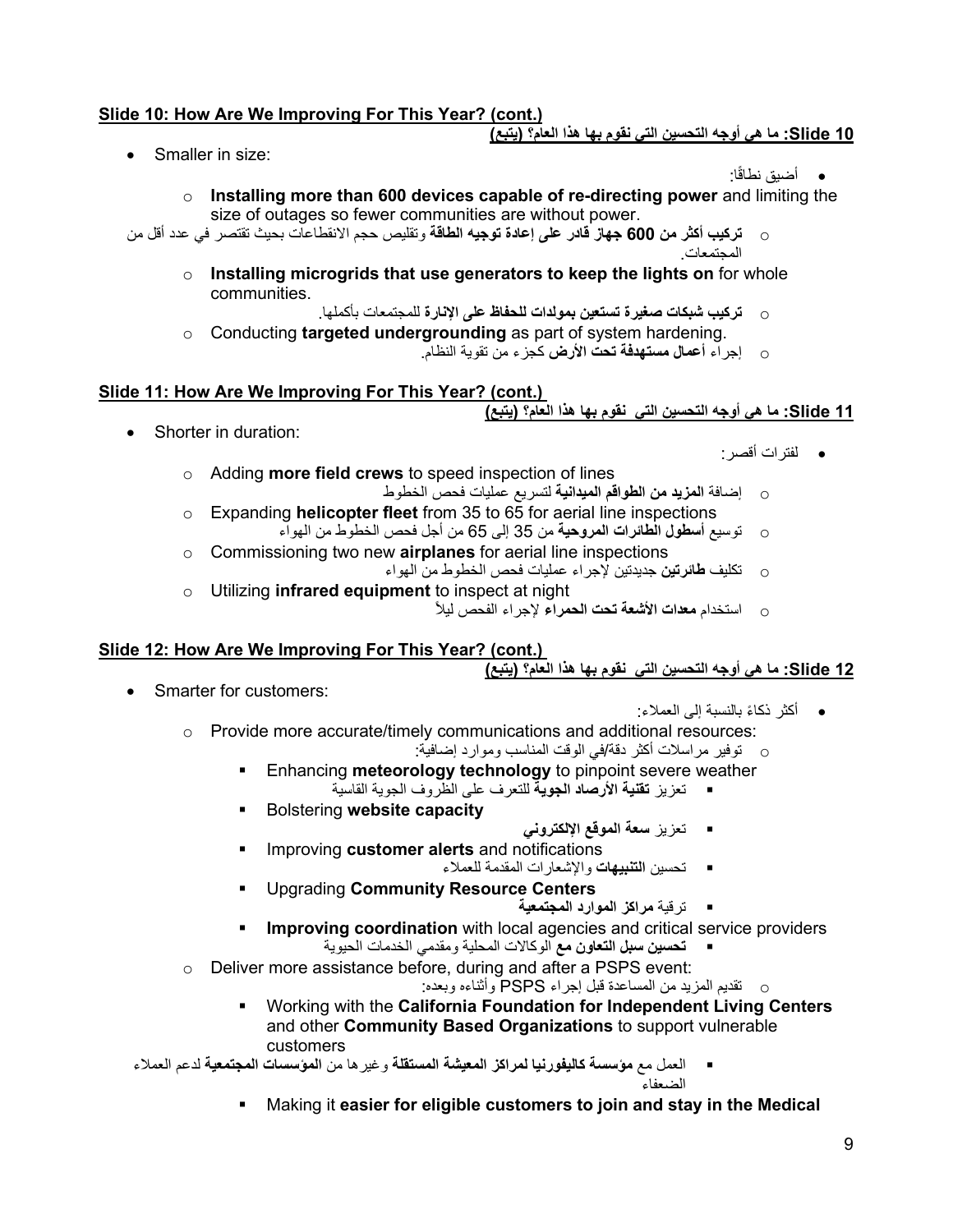#### **Baseline program**

- تسهيل ا**لتحاق الع***م***لاء المؤهلين ببرنامج المعلومات الطب**يَّة الأساسية والبقاء فيه
- Expanding **in-language communications**
	- توسیع **المراسلات باللغات**

#### **Slide 13: Progress to Help Prevent Wildfires**

#### **13 Slide: التقدم المحرز للمساعدة في منع حرائق الغابات**

#### **Slide 14: Wildfire Mitigation Plan 2019 vs. 2020 by the Numbers**

#### **14 Slide: مقارنة بالأرقام بین خطة تخفیف مخاطر حرائق الغابات لعام 2019 مع عام 2020**

- We have provided details regarding the **work we conducted in 2019** and the **work we are targeting in 2020.**
	- لقد قدمنا تفاصیل حول **العمل الذي قمنا بھ في عام 2019** و **العمل الذي نھدف إلى القیام بھ في .2020**
- As you can see, we are **taking immediate and comprehensive actions to upgrade our infrastructure, monitor fire threats** in real time and **institute new wildfire safety measures** throughout our service territory.

• وكما ترون، فنحن **نتخذ إجراءات فوریة وشاملة لترقیة بنیتنا التحتیة ورصد تھدیدات الحرائق** في أوقات حدوثھا الفعلیة **ووضع تدابیر أمنیة جدیدة لمنع حرائق الغابات** عبر أنحاء المنطقة التي نخدمھا .

## **Slide 15: Vegetation Management**

#### **15 Slide: إدارة نمو النباتات**

- In response to the growing wildfire threat, we have expa**nded and enhanced our vegetation and safety work**. This includes addressing vegetation that poses a higher potential for wildfire risk in high fire-threat areas.
- استجابة لتهديدات حرائق الغابات المتزايدة، فقد قمنا **بتوسيع وتعزيز جهودنا المتعلقة بالنباتات والسلامة**. وهذا يتضمن �.<br>معالجة الغطاء النباتي الذي يشكل احتمالية أكبر لمخاطر حرائق الغابات في المناطق الأكثر تهديدًا بالتعرض للحرائق.
- Our **Enhanced Vegetation Management** work includes the following:
	- : <sup>ي</sup> ع� ما �� **<sup>ي</sup> جهودنا لتحسن <sup>ن</sup>** و�شتمل **إدارة نمو النباتات**
	- o **Exceeding state standards** for minimum clearances around the power lines. ف�ما �خص الحد الأدى . <sup>ف</sup> <sup>o</sup> **<sup>ي</sup> تجاوز معاي� الولا�ة** من مساحات الإخلاء المح�طة بخطوط ال�ه��اء
	- o **Clearing to the sky the limbs and branches** that overhang the 4-foot clearance zone around the lines.
- ي o **ي إجراء تطه� كامل لإزالة فروع الأشجار وأطرافها** نطاق ي مساحات الإخلاء المح�طة بخطوط ال�ه��اء � المعلقة � <sup>4</sup> <sup>ف</sup> ف أقدام.
	- o **Conducting inspections to remove hazardous vegetation such as dead, diseased, dying or defective trees** that pose a potential risk to the lines or equipment, in addition to our routine patrols.
	- ت اليي **إجراء عمل�ات فحص لإزالة النباتات الخطرة مثل الأشجار الميتة أو الم��ضة أو الم** �شكل **ُ ضحت�** <sup>o</sup> **ة أو المعيبة** ً ع� الخطوط أو المعدات، بالإضافة إ� دور�اتنا الروتين�ة خطر . � ا محتم�
		- o **Evaluating the condition of trees** that may need to be addressed if they are **tall enough to strike the lines or equipment**.

**<sup>ي</sup>** ال **للارتطام بالخطوط أو المعدات** تىي <sup>o</sup> **تقي�م حالة الأشجار** قد تحتاج إ� المعالجة إذا كانت **ط��لة لدرجة تك�** . **<sup>ف</sup>**

## **Slide 16: System Hardening and Resiliency**

## **16 Slide: مرونة وتقویة النظام**

- As part of PG&E's efforts to prevent wildfires, we are **strengthening the electric system** to further reduce wildfire risk and better withstand severe weather. • من بین جھود E&PG الرامیة إلى منع حرائق الغابات، فإننا نعمل على **تقویة النظام الكھربائي** من أجل مواصلة الحد من
	- التعرض لمخاطر حرائق الغابات وزیادة القدرة على تحمل الظروف الجویة القاسیة .
- We're hardening our infrastructure with **stronger poles, covered power lines and targeted undergrounding**.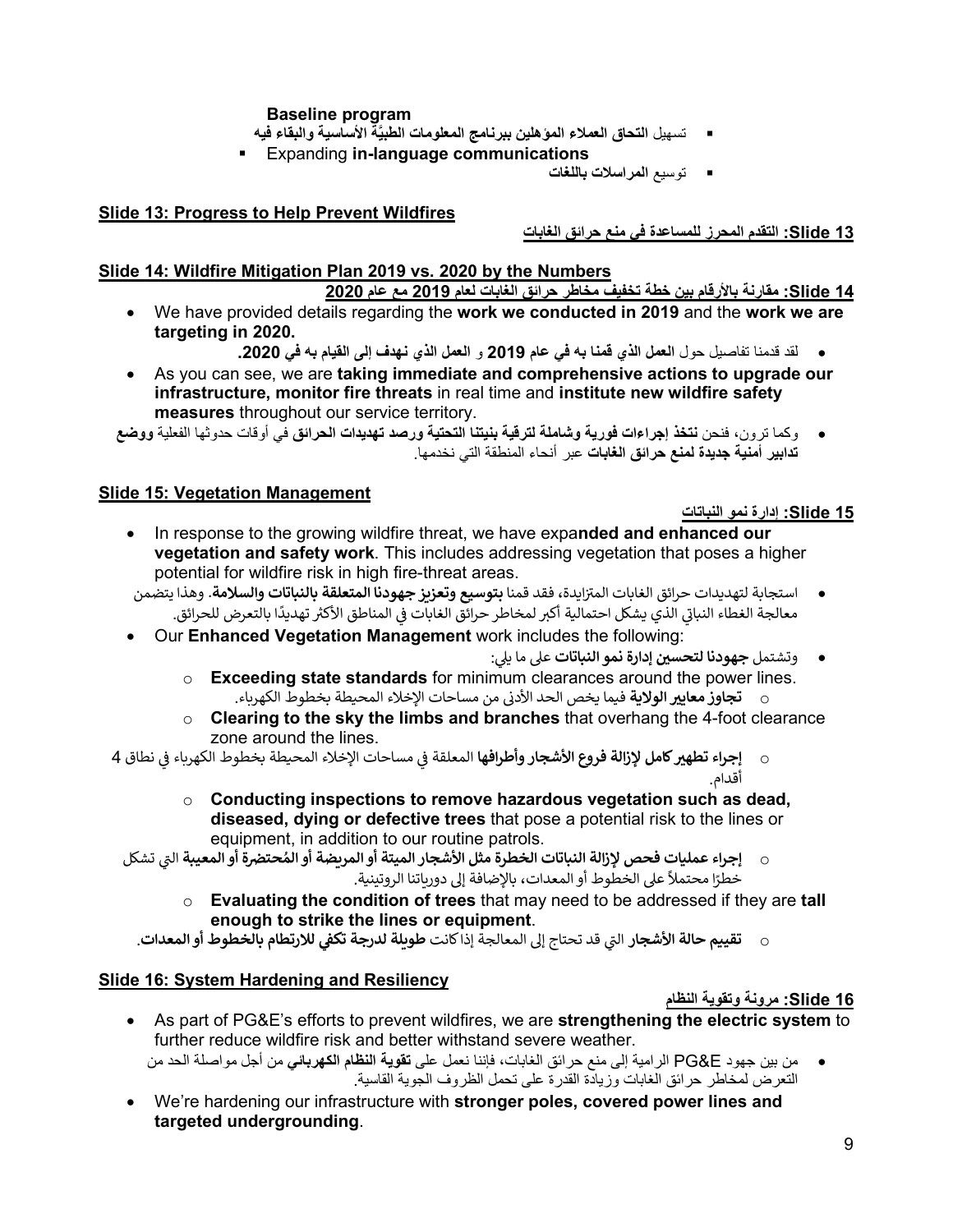- نعمل على تقویة بنیتنا التحتیة باستخدام **أعمدة أقوى وخطوط كھربائیة مغطاة وأعمال مستھدفة تحت سطح الأرض**.
- This work is taking place across **7,100 miles of distribution lines over the next several years in the highest fire-threat areas**. Electric system hardening work will:
	- ُجرى ھذا العمل على طول **7,100 میل من خطوط التوزیع على مدى السنوات العدیدة القادمة في المناطق الأكثر عرضة**  ی **لتھدیدات الحرائق**. وسوف تعمل جھود تقویة النظام الكھربائي على :
		- o Help **reduce the risk of wildfire** due to environmental factors.
			- o المساعدة **في تقلیل مخاطر حرائق الغابات** بسبب العوامل البیئیة.
		- o **Enhance long-term safety**, especially during times of high fire-threat. o **تعزیز السلامة على المدى الطویل**، خاصة في الأوقات التي تتزاید فیھا تھدیدات الحرائق.
		- o Significantly **improve reliability during winter weather**.
			- o إجراء **تحسینات كبیرة على درجة الموثوقیة خلال الظروف الشتویة**.
- Our goal is to **harden approximately 240 distribution circuit miles in 2020**.
	- **ًا خلال عام** .**2020 ً من دوائر التوزیع تقریب** یتمثل ھدفنا في **تقویة 240 میلا**

## **Slide 17: Inspection Plans**

## **17 Slide: خطط الفحص**

- Our updated **System Inspections Program evaluates our electric infrastructure** on an ongoing basis to **find and fix potential risks** to the safety and reliability of our system.
- یعمل برنامجنا المحدث **لفحص النظام على تقییم بنیتنا التحتیة الكھربائیة** ً تقییما ً مستمرا من أجل **تحدید ومعالجة المخاطر المحتملة** التي تھدد السلامة وتؤثر في موثوقیة نظامنا.
	- Through the System Inspections Program, PG&E is **conducting safety inspections of distribution, transmission and substation equipment** throughout our service territory.
		- ُجري E&PG **عملیات فحص لمعدات التوزیع والنقل والمحطات الفرعیة** في جمیع أنحاء من خلال برنامج فحص النظام، ت المنطقة التي نخدمھا.
	- Continuing in 2020, we are ac**celerating our inspection cycles beyond compliance regulations** to align with wildfire risk.
	- ً واستمرارا لذلك في عام ،2020 نعمل على **تسریع دورات الفحص لدینا بما یتجاوز لوائح الامتثال** حتى تتناسب مع مخاطر حرائق الغابات.
	- We are **prioritizing work in areas of extreme (Tier 3) and elevated (Tier 2) wildfire risk** as defined by the California Public Utilities Commission (CPUC) High Fire-Threat District Map.
	- نعطي **الأولویة للعمل في المناطق المعرضة لمخاطر حرائق الغابات الشدیدة (الفئة 3) والمتصاعدة (الفئة 2)** على النحو المحدد في خریطة منطقة تھدیدات الحرائق المرتفعة لدى مفوضیة المرافق العامة في كالیفورنیا Utilities Public California( Commission, CPUC)
		- **Electric infrastructure in Tier 3 and Tier 2 areas will be evaluated more frequently**, while infrastructure in non-high fire-threat areas will be inspected at least every six years.
		- **ستخضع البنیة التحتیة الكھربائیة في مناطق الفئة 3 والفئة 2 ً للتقییم بشكل أكثر تكرارا**، بینما سیتم فحص البنیة التحتیة في المناطق غیر المعرضة لتھدیدات الحریق العالیة مرة واحدة على الأقل كل ستة أعوام.
		- In 2020, we plan to inspect **more than 15,000 miles** of electric lines.
			- في عام ،2020 نخطط لفحص **خطوط كھربائیة یتجاوز طولھا 15,000 میل**
			- o We will inspect **all lines in Tier 3 areas** and **one-third of all lines in Tier 2 areas**. o سوف نفحص **جمیع الخطوط الموجودة في مناطق الفئة 3** و **ثلث المناطق الموجودة في الفئة** .**2**
		- All of **the highest-priority conditions found** through inspections will be **promptly repaired or made safe.** 
			- ستخضع جمیع **الحالات ذات الأولویة القصوى التي یتم اكتشافھا** أثناء الفحص **لإجراءات الإصلاح أو التأمین الفوري.**

## **Slide 18: Preparing for Public Safety Power Shutoffs**

**18 Slide: التأھب لحالات قطع التیار الكھربائي من أجل السلامة العامة**

## **Slide 19: Advance PSPS Alerts for Customers**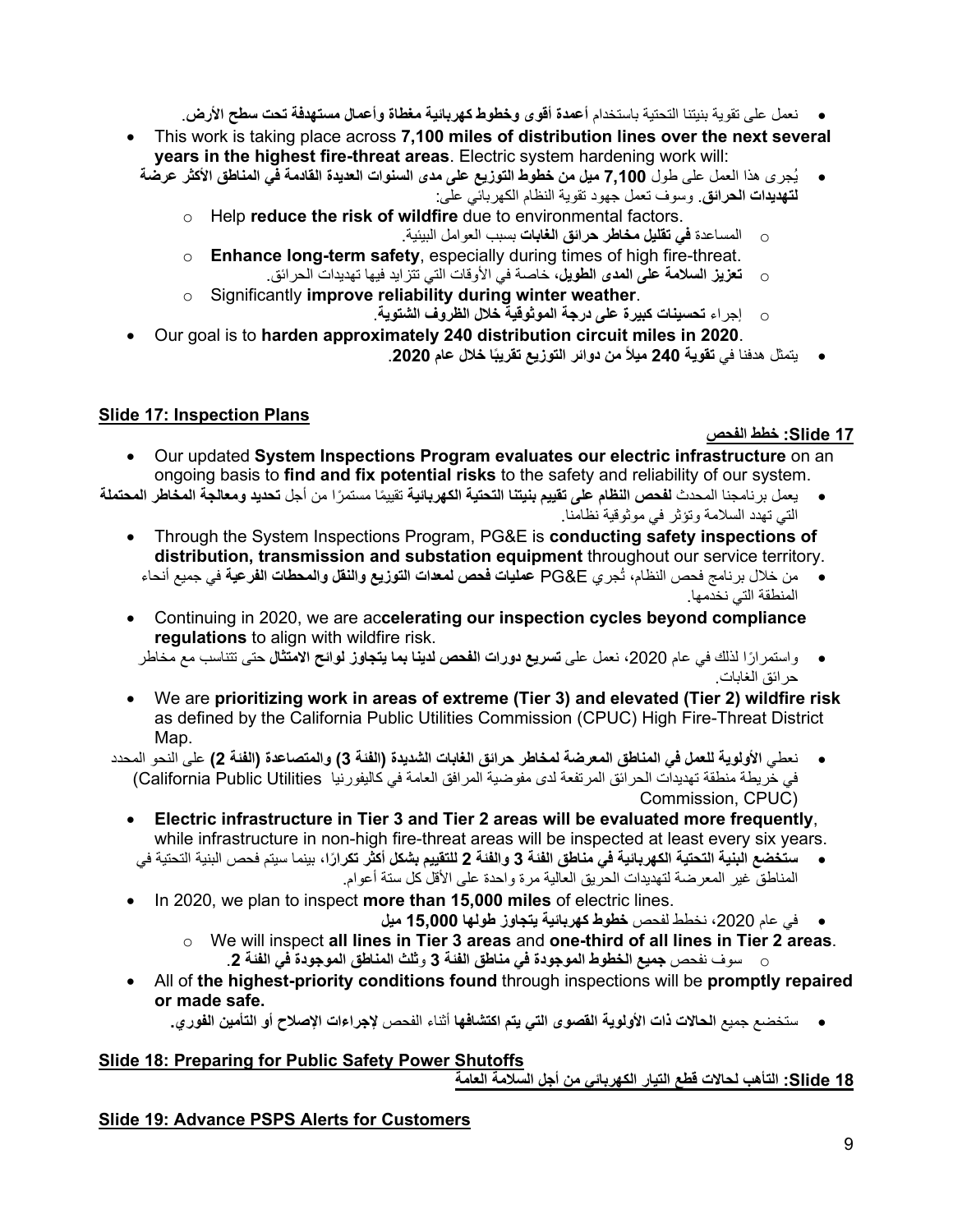## **19 Slide: تنبیھات PSPS المسبقة للعملاء**

- We will provide **alerts to customers in advance of a PSPS**. • سنقدم **ٍ تنبیھات مسبقة للعملاء قبل إجراء قطع التیار الكھربائي من أجل السلامة العامة (PSPS(**.
- Our goal, dependent on weather, is to send customer alerts **two days ahead**, **one day ahead** and **just prior to shutting off power** through **automated calls, texts and emails**.
- یتمثل ھدفنا، حسب ظروف الطقس، في إرسال تنبیھات إلى العملاء **قبل یومین من قطع التیار الكھربائي ثم قبل یوم واحد منھ** ثم **قبل قطعھ مباشرة** من خلال **المكالمات الھاتفیة الآلیة والرسائل النصیة ورسائل البرید الإلكتروني** .
	- o Customers will also be **notified when their power has been restored**.
		- o كما سیتم إخطار العملاء **بموعد استعادتھم للتیار الكھربائي** .
	- This year, we are updating our customer alerts to **provide more detail earlier – including a window of estimated time of shutoff and restoration** – about what to expect during PSPS events.

ي • هذا العام، نعمل ع� تحد�ث تنبيهاتنا للعملاء من أجل **ي وقت مبكر أ�� �** � **تقد�م م��د من التفاص�ل � – <sup>ا</sup><sup>ف</sup> بما يتضمن تقدير** ف **�لمدة انقطاع الت�ار المتوقعة وموعد استعادة الت�ار** – وذلك حول ما �مكن توقعه خلال إجراءات قطع الت�ار من أجل السلامة العامة (PSPS(.

- We will also provide updates on **pge.com/pspsupdates** and through **social media channels, local news and radio outlets**.
	- ً كما سنقدم أیضا تحدیثات على **pspsupdates/com.pge** ومن خلال **وسائل التواصل الاجتماعي والأخبار المحلیة والمحطات الإذاعیة**.

## **Slide 20: How is PG&E Improving Restoration Times?**

## **20 Slide: كیف تعمل E&PG على تحسین أوقات استعادة التیار؟**

- **After the weather has passed and it is safe to do so**, our crews will **visually inspect for damage** to ensure the lines are **safe to energize**.
- بعد مرورِ الظروف الجوية وبعد أن تصبح استعادة التيار أمرًا آمنًا، ستقوم طواقمنا بإجراء فحص بصري للبحث عن أي حالات **تلف** من أجل التأكد من جاھزیة **خطوطنا للعمل بأمان** .
- This year, **we are seeking to cut restoration times in half** so that we **restore power within 12 daylight hours** after severe weather has passed.
- في ھذا العام، **نسعى إلى تقلیص مدة انتظار استعادة التیار إلى النصف** بحیث **نستعید التیار خلال 12 ً ساعة نھارا** بعد مرور الظروف الجویة القاسیة.
	- o **Nearly doubling our exclusive-use helicopter fleet** during events from 35 to 65.
	- o **مضاعفة أسطول الطائرات المروحیة المخصصة لاستخدامنا الحصري** خلال الأحداث لیرتفع من 35 إلى .65
		- o **Using two airplanes with infrared cameras** capable of inspecting transmission lines at night.

.ً o **استخدام طائرتین مزودتین بكامیرات تعمل بالأشعة تحت الحمراء** بحیث یمكنھا فحص خطوط النقل لیلا

- o **Adding more field crews** to speed up inspections.
	- o **إضافة المزید من الطواقم المیدانیة** لتسریع وتیرة الفحص .
- o **Utilizing mutual assistance from other utility companies** to support PSPS restoration inspections, when needed.
- o **استغلال المساعدة المتبادلة مع شركات المرافق الأخرى** لدعم عملیات الفحص التي تجرى لاستعادة التیار بعد إجراءات PSPS، عند الحاجة .

# **Slide 21: Community Resource Centers (CRCs)**

## **(Community Resource Centers (CRCs) المجتمعیة الموارد مراكز :Slide 21**

- During a PSPS event, PG&E will open **Community Resource Centers (CRCs) where community members can access resources**.
- **ت اليي** • خلال إجراءات قطع الت�ار من أجل السلامة العامة (PSPS(، ستقوم E&PG بفتح **مرا�ز الموارد المجتمع�ة (CRCs ( �مكن فيها لأفراد المجتمع أن �حصلوا ع� الموارد**.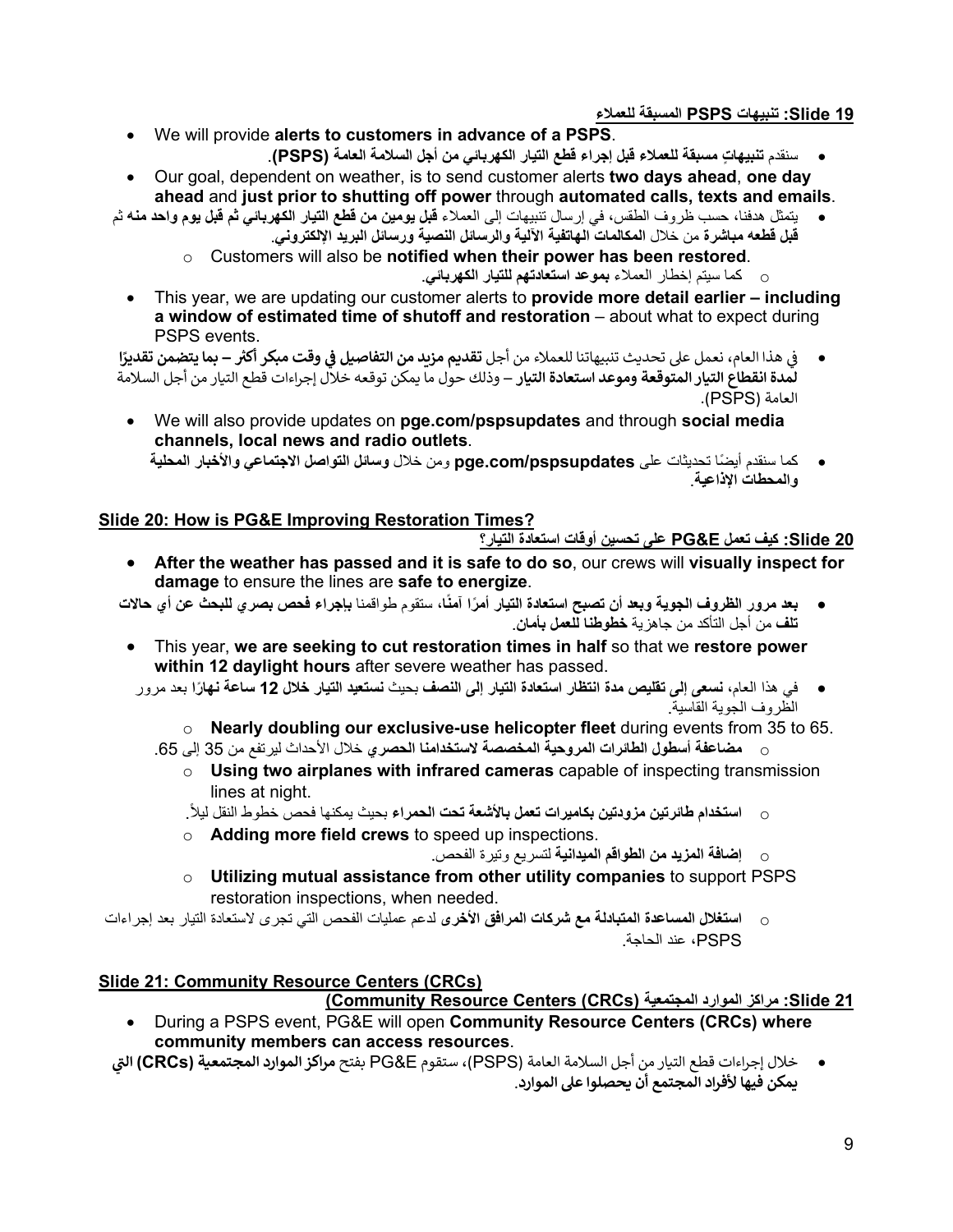- Our goal will be to set up and open a CRC **as soon as possible after the start of a PSPS event** forecasted to last **longer than 24 hours.**
- یتمثل ھدفنا في إعداد وفتح مركز للموارد المجتمعیة **بمجرد بدء إجراء قطع التیار من أجل السلامة العامة (PSPS (**المتوقع أن یستمر **لمدة أطول من 24 ساعة.** 
	- **Location and hours of operation** will be posted on **pge.com/pspsupdates**. We will also reach out to customers in affected communities via social media, local news and radio.

**ُنشر مواقع وساعات التشغیل** على **pspsupdates/com.pge**. ً وسنتواصل أیضا مع العملاء في المجتمعات المتضررة • **ست** عبر وسائل التواصل الاجتماعي والأخبار المحلیة والمحطات الإذاعیة.

- **PLEASE NOTE:** PG&E is adapting our approach to CRCs to reflect appropriate COVID-19 public health considerations.
	- **یرجى ملاحظة:** تعمل E&PG على تھیئة منھجنا حتى تتمكن مراكز الموارد المجتمعیة من مراعاة اعتبارات الصحة العامة المرتبطة بفیروس كورونا (COVID-19).
		- o We are planning to offer **micro CRCs** (smaller, open air tents) and **mobile CRCs** (vans) to **supplement hardened CRCs if stay-at-home and physical distancing** requirements are in place during PSPS events.
- o نخطط لتوفیر **مراكز CRC صغیرة** ( ً خیام أصغر حجما في الھواء الطلق) و**مراكز CRC متنقلة** (شاحنات ) من أجل إكمال **مجموعة مراكز CRC المعززة في حالة تطبیق شروط البقاء في المنزل والتباعد الجسدي** أثناء قطع التیار الكھربائي للسلامة العامة (PSPS(.

## **Slide 22: Additional Support For People With Disabilities And Older Adults**

#### **22 Slide: دعم إضافي للأشخاص ذوي الإعاقة وكبار السن**

- We are funding the **California Foundation for Independent Living Centers, or CFILC**, to assist the **Access and Functional Needs, or AFN, population**.
- نمول **مؤسسة كالیفورنیا لمراكز المعیشة المستقلة , أو CFILC**من أجل مساعدة **السكان الذین یعانون من احتیاجات في إمكانات الوصول واحتیاجات وظیفیة أو AFN**.
	- The pilot program, **Disaster Access and Resources Program,** provides qualifying customers who use electrical medical devices **access backup portable batteries**.
- یوفر البرنامج التجریبي، **وھو برنامج الموارد والوصول أثناء الكوارث،** للعملاء المؤھلین الذین یستخدمون أجھزة طبیة كھربائیة **إمكانیة الحصول على بطاریات احتیاطیة محمولة** .
	- The program will also provide transportation resources, assistive communication equipment, hotel and food vouchers, emergency planning and education and Medical Baseline program enrollment assistance.
	- ً كما سیوفر ھذا البرنامج أیضا موارد للانتقالات ومعدات الاتصالات المساعدة وقسائم الفنادق والطعام والمساعدة في الالتحاق َّ ببرنامج المعلومات الطبیة الأساسیة والتثقیف والتخطیط في حالات الطوارئ .
	- **Press releases, radio advertisements and leveraging our network of CBOs** will also be used to communicate with customers who depend on power for medical and independent living needs when possible during events.
	- ً كما سیتم أیضا استخدام **البیانات الصحفیة والإعلانات الإذاعیة والاستفادة من شبكة المنظمات المجتمعیة -Communtiy( (CBO ,Organization Based** من أجل التواصل مع العملاء الذین یعتمدون على الطاقة الكھربائیة من أجل تلبیة احتیاجات المعیشة الطبیة قدر الإمكان أثناء حالات قطع التیار.
	- We encourage customers interested in the pilot program to **visit disabilitydisasteraccess.org** for more information.
	- نحن نشجع العملاء المھتمین بالبرنامج التجریبي على **زیارة الموقع org.disabilitydisasteraccess** للحصول على مزید من المعلومات .

## **Slide 23: Where To Go For Additional Information**

## **23 Slide: أین تجد المعلومات الإضافیة**

- To make sure you/customers receive **alerts regarding potential safety outages** in your/their community, **update the contact information** PG&E has on file.
- **ُرجى تحدیث**  لضمان استلامك/استلام العملاء **لتنبیھات بشأن حالات الانقطاع المحتملة من أجل السلامة** في مجتمعك/مجتمعھم، **ی بیانات الاتصال** المسجلة لدى E&PG.